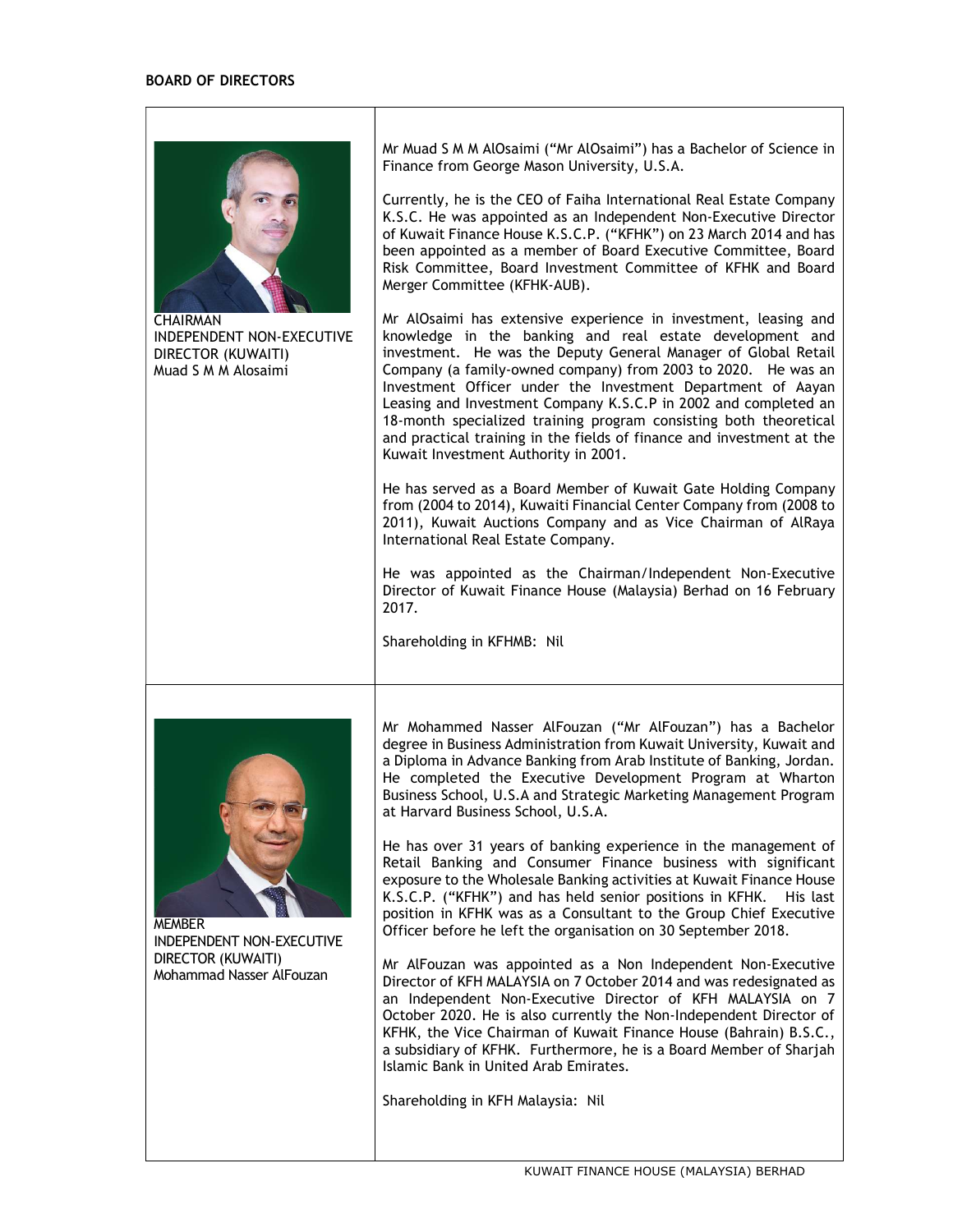

MEMBER NON-INDEPENDENT EXECUTIVE DIRECTOR (KUWAITI) Ahmad S A A AlKharji

Mr Ahmad S A A AlKharji ("Mr AlKharji") has a Bachelor of Science in Finance and Banking from Kuwait University, Kuwait and a Master of Business Administration from the University of San Diego, California, U.S.A.

Mr AlKharji was appointed as a Non-Independent Non-Executive Director ("NINED") of Kuwait Finance House (Malaysia) Berhad ("KFHMB") on 1 June 2014. Subsequent thereto, he became the Chief Executive Officer and Managing Director ("CEO & MD") of KFHMB and upon his resignation as CEO & MD, he remained as a Board Member and was re-designated as a NINED in July 2016. He was subsequently re-designated as Non-Independent Executive Director in 2017 to comply with the definition of Executive Director under BNM's Corporate Governance Policy. He is currently a Board member of Kuveyt Turk Participation Bank Inc and KFH Capital Investment Company, subsidiaries of Kuwait Finance House K.S.C.P ("KFHK") in Turkey and Kuwait respectively.

Mr AlKharji is a seasoned banker with more than 21 years of extensive experience in various portfolios including structured finance, corporate finance, project finance and banking supervision. Prior to his appointment as the CEO & MD of KFHMB, Mr AlKharji was the Deputy General Manager of Structured Finance at KFHK. He started his career with the Central Bank of Kuwait and Burgan Bank in Kuwait. Since joining KFHK in August 2003, he had served in various senior capacities within the Group. He is currently the Group Chief Corporate Banking Officer of KFHK.

Shareholding in KFHMB: Nil



MEMBER NON-INDEPENDENT NON-EXECUTIVE DIRECTOR (MALAYSIAN) Khalid Sufat

En Khalid Sufat ("En Khalid") is a Fellow Member of Association of Chartered Certified Accountants (UK), Member of Malaysian Institute of Certified Public Accountants and Member of Malaysian Institute of Accountants.

En Khalid was appointed as an Independent Non-Executive Director of Kuwait Finance House (Malaysia) Berhad ("KFHMB") on 3 January 2011. He was then redesignated as a Non-Independent Non-Executive Director on 3 January 2020 upon the expiry of his 9-year tenure as an Independent Non-Executive Director.

En Khalid has considerable experience in the banking industry having held several senior positions, namely, Managing Director of Bank Kerjasama Rakyat Malaysia Berhad, General Manager, Consumer Banking of Malayan Banking Berhad and Executive Director of United Merchant Finance Berhad.

He had previously managed three listed companies, namely, as Executive Director of Tronoh Mines Malaysia Berhad, as Deputy Executive Chairman of Furqan Business Organisation Berhad, as Group Managing Director of Seacera Tiles Berhad. He was also previously the Independent Director of Chemical Company of Malaysia Berhad and UMW Holdings Berhad respectively.

His directorships in other public companies include Malaysian Reinsurance Berhad and MNRB Holdings Berhad. He is also a Professional Member on the Board of Employees Provident Fund ("EPF") and the Chairman of EPF's Audit Committee.

Shareholding in KFHMB: Nil